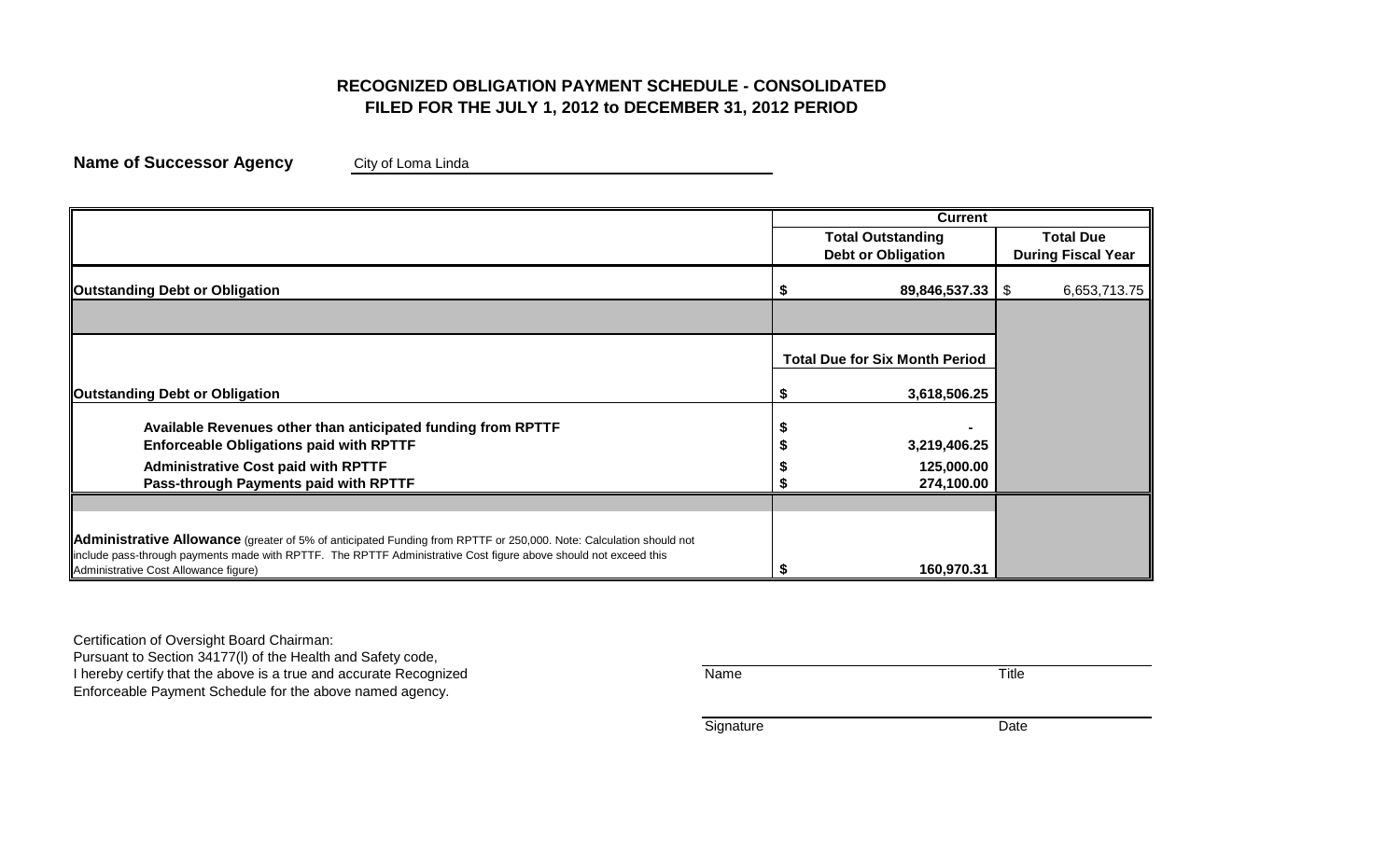|          |                                                 |                                                        |                                                                         |                                                                                                  |               |                          | <b>Total Due During</b> | $***$        |                      |           |                            | Payable from the Redevelopment Property Tax Trust Fund (RPTTF) |           |                                    |                 |  |  |  |  |
|----------|-------------------------------------------------|--------------------------------------------------------|-------------------------------------------------------------------------|--------------------------------------------------------------------------------------------------|---------------|--------------------------|-------------------------|--------------|----------------------|-----------|----------------------------|----------------------------------------------------------------|-----------|------------------------------------|-----------------|--|--|--|--|
|          |                                                 | Contract/Agreement                                     |                                                                         |                                                                                                  |               | <b>Total Outstanding</b> | <b>Fiscal Year</b>      | Funding      | Payments by month    |           |                            |                                                                |           |                                    |                 |  |  |  |  |
|          | Project Name / Debt Obligation                  | <b>Execution Date</b>                                  | Pavee                                                                   | Description                                                                                      | Project Area  | Debt or Obligation       | 2012-2013**             | Source       | Jul 2012             | Aug 2012  | Sept 2012                  | Oct 2012                                                       | Nov 2012  | Dec 2012                           | Total           |  |  |  |  |
|          |                                                 |                                                        |                                                                         |                                                                                                  |               |                          |                         |              |                      |           |                            |                                                                |           |                                    |                 |  |  |  |  |
|          | 2003 Tax Allocation Refunding                   |                                                        |                                                                         |                                                                                                  |               |                          |                         |              |                      |           |                            |                                                                |           |                                    |                 |  |  |  |  |
| 1) Bonds |                                                 | May 2003                                               | <b>JS Bank</b>                                                          | Refund 1993and 1994TAB's, and fund non-housing projects                                          | Meraed        | 13.056.993.80            | 960.675.00              | <b>RPTTF</b> |                      |           |                            |                                                                |           | 594.857.50                         | 594.857.50      |  |  |  |  |
| 2) Bonds | Subordinate 2005A Tax Allocation                | December 2005                                          | JS Bank                                                                 |                                                                                                  | Merged        | 24,656,941.25            | 786,757.50              | <b>RPTTF</b> |                      |           |                            |                                                                |           | 436.686.25                         | 436,686.25      |  |  |  |  |
|          | Subordinate 2005B Taxable Tax                   |                                                        |                                                                         | <b>Finance Non-housing Projects</b>                                                              |               |                          |                         |              |                      |           |                            |                                                                |           |                                    |                 |  |  |  |  |
|          | 3) Allocation Bonds                             | December 2005                                          | <b>JS Bank</b>                                                          | <b>Finance Non-housing Projects</b>                                                              | Merged        | 11,957,380.00            | 843.028.75              | <b>RPTTF</b> |                      |           |                            |                                                                |           | 639.592.50                         | 639,592.50      |  |  |  |  |
|          | 2008 Taxable Housing Tax                        |                                                        |                                                                         |                                                                                                  |               |                          |                         |              |                      |           |                            |                                                                |           |                                    |                 |  |  |  |  |
|          | <b>Allocation Bonds</b>                         | April 2009                                             | <b>JS Bank</b>                                                          | Finance Low-Mod Housing Projects                                                                 | Merged        | 17,629,400.00            | 972.442.50              | RPTTF        |                      |           |                            |                                                                |           | 617,405.00                         | 617,405.00      |  |  |  |  |
|          | 5) Contractual Agreement                        | December 2005                                          | US Bank                                                                 | Bond Trustee Services-2003.2005A&B                                                               | Merged        | 6.900.00                 | 6.900.00                | <b>RPTTF</b> |                      | 6.900.00  |                            |                                                                |           |                                    | 6.900.00        |  |  |  |  |
|          | 6) Contractual Agreement-Housing                | April 2009                                             | US Bank                                                                 | Bond Trustee Services-2008 Housing                                                               | Merged        | 2,020.00                 | 2,020.00                | <b>RPTTF</b> |                      | 2,020.00  |                            |                                                                |           |                                    | 2,020.00        |  |  |  |  |
|          | 7) Participation Agreements                     | November 2006                                          | Anixter                                                                 | <b>Participation Agreements</b>                                                                  | Merged        | 540,000.00               | 260.000.00              | <b>RPTTF</b> |                      |           | 65.000.00                  |                                                                |           | 65,000.00                          | 130.000.00      |  |  |  |  |
|          | 8) Professional Services                        | April 2008 - Addendum                                  | Willdan Financial Services (MuriArbitrage reporting (2003)              |                                                                                                  | Merged        | 2,500.00                 | 2,500.00                | <b>RPTTF</b> |                      |           |                            |                                                                |           | 2,500.00                           | 2,500.00        |  |  |  |  |
|          | 9) Professional Services                        | April 2008                                             | Willdan Financial Services                                              | Arbitrage reporting (2005A&B)                                                                    | Merged        | 2,500.00                 | 2.500.00                | <b>RPTTF</b> |                      | 2.500.00  |                            |                                                                |           |                                    | 2,500.00        |  |  |  |  |
|          | 10) Legal Services                              |                                                        |                                                                         | In conjunction with bond iss Stradling, Yocca Carlson, & RauContinuing Disclosure Annual Reports | Merged        | 5.000.00                 | 5.000.00                | <b>RPTTF</b> |                      |           |                            |                                                                |           |                                    | $\sim$ $\sim$   |  |  |  |  |
|          | 11) 2002 Lease Rev. Refunding Bonds             | Coop Agr12/1993/Nov 2002 City of Loma Linda            |                                                                         | <b>Portion of Civic Center Lease Pmt</b>                                                         | <b>Merged</b> | 349.300.00               | 349.300.00              | <b>RPTTF</b> | 29.108.33            | 29.108.33 | 29.108.33                  | 29.108.33                                                      | 29.108.33 | 29.108.35<br>$\overline{\text{S}}$ | 174,650,00      |  |  |  |  |
|          | 12) Facilities Utilities                        | Itilities month to month                               | The Gas Co., SCE & City of ReiGas, electric & water                     |                                                                                                  | <b>Merged</b> | 8.500.00                 | 8.500.00                | <b>RPTTF</b> | 708.00               | 708.00    | 708.00                     | 708.00                                                         | 708.00    | 710.00                             | 4.250.00        |  |  |  |  |
|          | 13) Telephone Service                           | <b>Jtilities month to month</b>                        | Time Warner & Verizon                                                   | Land line and wireless phone service                                                             | <b>Merged</b> | 1.600.00                 | 1.600.00                | <b>RPTTF</b> | 133.33               | 133.33    | 133.33                     | 133.33                                                         | 133.33    | 133.35                             | 800.00          |  |  |  |  |
|          | 14) Rental Mail Meter                           | <b>June 2007</b>                                       | Neopost                                                                 | portion of annual mail meter                                                                     | Merged        | 100.00                   | 100.00                  | <b>RPTTF</b> |                      |           | 100.00                     |                                                                |           | ፍ                                  | 100.00          |  |  |  |  |
|          | <b>Printing &amp; Publishing</b>                | Annually-for CAFR/Budget                               | <b>Staples/Office Max</b>                                               | Portion of printing of Budget & Financial Statements                                             | Merged        | 250.00                   | 250.00                  | <b>RPTTF</b> |                      |           |                            |                                                                | 125.00    |                                    | 125.00          |  |  |  |  |
|          | General Office Supples                          | Coop Agr May 1979                                      | City of Loma Linda                                                      | General Office Supplies (paper, pens, postage, etc.)                                             | <b>Merged</b> | 1.200.00                 | 1.200.00                | <b>RPTTF</b> | 100.00               | 100.00    | 100.00                     | 100.00                                                         | 100.00    | 100.00                             | 600.00          |  |  |  |  |
|          | 17) Software & Software Licenses                | <b>June 2007</b>                                       | Mircosoft                                                               | Software License Renewal                                                                         | Merged        | 2,700.00                 | 2,700.00                | <b>RPTTF</b> |                      |           | 1,350.00                   |                                                                |           | 1,350.00                           | 2,700.00        |  |  |  |  |
|          | 18) Professional Services                       | March 2006/June 2010                                   | Caporicci & Larson, Inc.                                                | <b>Audit services</b>                                                                            | <b>Merged</b> | 4,700.00                 | 4,700.00                | <b>RPTTF</b> | 2,000.00             |           |                            | 2.000.0                                                        |           | 700.00                             | 4,700.00        |  |  |  |  |
|          | 19) Professional Services                       | Annually-for CAFR                                      | HDL. Coren & Cone                                                       | Portion of Statistical Data                                                                      | Merged        | 100.00                   | 100.00                  | <b>RPTTF</b> |                      |           | 100.00                     |                                                                |           |                                    | 100.00          |  |  |  |  |
|          | 20) Professional Services                       | August 2011                                            | <b>DHA Consulting</b>                                                   | <b>RDA Financial Analysis</b>                                                                    | Merged        | 10,000.00                | 10.000.00               | <b>RPTTF</b> |                      | 2.500.00  |                            | 2.500.00                                                       |           |                                    | 5,000.00        |  |  |  |  |
|          | 21) Contractual Agreement                       | February 1989                                          | <b>JJ Ramirez Citrus Mgmt.</b>                                          | <b>Property (orange groves) Maintenance</b>                                                      | <b>Merged</b> | 50.000.00                | 50.000.00               | <b>RPTTF</b> | 4.167.00             | 4.167.00  | 4.167.00                   | 4.167.00                                                       | 4.167.00  | 4.165.00                           | 25,000.00       |  |  |  |  |
|          |                                                 |                                                        |                                                                         |                                                                                                  | <b>Merged</b> |                          | 1.800.00                | <b>RPTTF</b> |                      |           | 300.00                     |                                                                |           | 300.00                             | 600.00          |  |  |  |  |
|          | 22) Contractual Agreement                       | February 1989                                          | <b>JJ Ramirez Citrus Mgmt</b>                                           | <b>Richardson Weed Abatement/Property Maint</b>                                                  |               | 1.800.00                 |                         | <b>RPTTF</b> |                      |           |                            |                                                                |           |                                    |                 |  |  |  |  |
|          | 23) Contractual Agreement                       | As needed for sale of prope Benefiel Appraisal Service |                                                                         | Property appraisals                                                                              | Merged        | 5.000.00                 | 5.000.00                |              |                      |           | 2,500.00                   |                                                                |           | 2.500.00                           | 5.000.00        |  |  |  |  |
|          | 24) Legal Services                              | August 2009                                            |                                                                         | Stradling, Yocca Carlson, & Rau Redevelopment Special Counsel                                    | <b>Merged</b> | 30.000.00                | 30.000.00               | <b>RPTTF</b> | 2,500.00             | 2.500.00  | 2.500.00                   | 2.500.00                                                       | 2.500.00  | 2.500.00                           | 15,000,00       |  |  |  |  |
|          | 25) Legal Services                              | October 1970                                           | Robbins & Holdawav. A Profess <sup>I</sup> City Attorney                |                                                                                                  | Merged        | 9.000.00                 | 9.000.00                | <b>RPTTF</b> | 750.00               | 750.00    | 750.00                     | 750.00                                                         | 750.00    | 750.00                             | 4.500.00        |  |  |  |  |
|          | 26) Insurance Costs                             | uly 1982                                               |                                                                         | <u> California Joint Power Authority General Liab.,Worker Comp.,All risk &amp; Environmental</u> | Merged        | 81,700.00                | 81.700.00               | <b>RPTTF</b> | 6,808.00             | 6.808.00  | 6,808.00                   | 6,808.00                                                       | 6,808.00  | 6,810.00                           | 40,850.00       |  |  |  |  |
|          | 27) Relocation Assistance                       | September 2011                                         | Erick Paredes                                                           | Assistance to relocate per agreement                                                             | Merged        | 5.940.00                 | 5.940.00                | <b>RPTIF</b> | 495.00               | 495.00    | 495.00                     | 495.00                                                         | 495.00    | 495.00                             | 2.970.00        |  |  |  |  |
|          | 28) City Loan entered into                      | btwn 1/1/2003-6/30/2011                                | City of Loma Linda-Water Acquilmpact Fees Fd 38                         | Loan for Operational Expenses borrowed from Development                                          | Merged        | 4,412,088.01             | 500.000.00              | <b>RPTIF</b> |                      |           |                            |                                                                |           | 250,000,00<br>S.                   | 250,000.00      |  |  |  |  |
|          | 29) City Loan entered into                      | btwn 7/1/1999-6/30/2011                                | City of Loma Linda-Special Proj Projects Fd 43                          | Loan for Operational Expenses borrowed from Special Capital                                      | Merged        | 6,089,428.00             | 500.000.00              | <b>RPTIF</b> |                      |           |                            |                                                                |           | 0.00                               |                 |  |  |  |  |
|          | 30) Unpaid Interest on City Loans               |                                                        | btwn 6/30/2003-6/30/2011 City of Loma Linda-Water AcquiFees Fd 38       | Accrued Interest Expense on loans from Development Impact                                        | Merged        | 3.119.858.01             | 500.000.00              | <b>RPTIF</b> |                      |           |                            |                                                                |           | 250,000,00                         | 250,000,00      |  |  |  |  |
|          |                                                 |                                                        |                                                                         | Accrued Interest Expense on loans from Special Capital                                           |               |                          |                         |              |                      |           |                            |                                                                |           |                                    |                 |  |  |  |  |
|          | 31) Unpaid Interest on City Loans               |                                                        | btwn 6/30/1996-6/30/2011 City of Loma Linda-Special Proj Projects Fd 43 |                                                                                                  | Merged        | 7,553,638.26             | 500.000.00              | <b>RPTIF</b> |                      |           |                            |                                                                |           | 0.00                               |                 |  |  |  |  |
| 32)      |                                                 |                                                        |                                                                         |                                                                                                  |               |                          |                         |              |                      |           |                            |                                                                |           |                                    |                 |  |  |  |  |
|          | Totals - This Page (RPTTF Funding)              |                                                        |                                                                         |                                                                                                  |               | 89.596.537.33            | 6.403.713.75            | N/A          | 46.769.66            | 58.689.66 | \$114.119.66               | 49.269.66                                                      | 44.894.66 | \$2.905.662.95                     | \$ 3.219,406.25 |  |  |  |  |
|          | Totals - Page 2 (Other Funding)                 |                                                        |                                                                         |                                                                                                  |               |                          |                         | N/A          |                      |           |                            |                                                                |           |                                    |                 |  |  |  |  |
|          | Totals - Page 3 (Administrative Cost Allowance) |                                                        |                                                                         |                                                                                                  |               | 250,000.00               | 250,000.00              | N/A          | 20,833.33            | 20.833.33 | 20.833.33                  | 20.833.33                                                      | 20.833.33 | 20.833.35                          | 125.000.00      |  |  |  |  |
|          | Totals - Page 4 (Pass Thru Payments)            |                                                        |                                                                         |                                                                                                  |               | 25,020,823.82            | 548,200.00              | N/A          | 274,100.00           |           |                            |                                                                |           |                                    | 274,100.00      |  |  |  |  |
|          | Grand total - All Pages                         |                                                        |                                                                         |                                                                                                  |               | 89,846,537.33 \$         | 6.653.713.75            |              | 67,602.99 \$<br>l \$ |           | 79,522.99 \$ 134,952.99 \$ | 70,102.99 \$                                                   |           | 65,727.99 \$2,926,496.30           | 3,618,506.25    |  |  |  |  |

\* The Preliminary Draft Recognized Obligation Payment Schedule (ROPS) for the period of July 1, 2011 through December 31, 2012 was completed by the successor agency, approved by the oversight board and submitted to the Sta by oversight board and submitted to the State Controller and State Department of Finance by May 15, 2012 It is not a requirement that the Agreed Upon Procedures Audit be completed before submitting the final Oversight Appr

**\*\* All totals due during fiscal year and payment amounts are projected.**

**\*\*\* Funding sources from the successor agency: (For fiscal 2011-12 only, references to RPTTF could also mean tax increment allocated to the Agency prior to February 1, 2012.)**

RPTTF - Redevelopment Property Tax Trust Fund<br>Bonds - Bond proceeds **and proceeds** and motive Allowance other - reserves, rents, interest earnings, etc<br>Admin - Successor Agency Administrative Allowance

**Admin - Successor Agency Administrative Allowance** 

Yellow Highlighted Rows - Items DOF considers Administrative expenses per letter dated April 26, 2012. Successor Agency to submit documentation identifying these as project costs. Pink Highlighted Rows - Items DOF considers Loan agreements with City not allowed, per HSC section 34171(d) (2), per letter dated April 26, 2012. Successor Agency to submit documentation in responding to letter.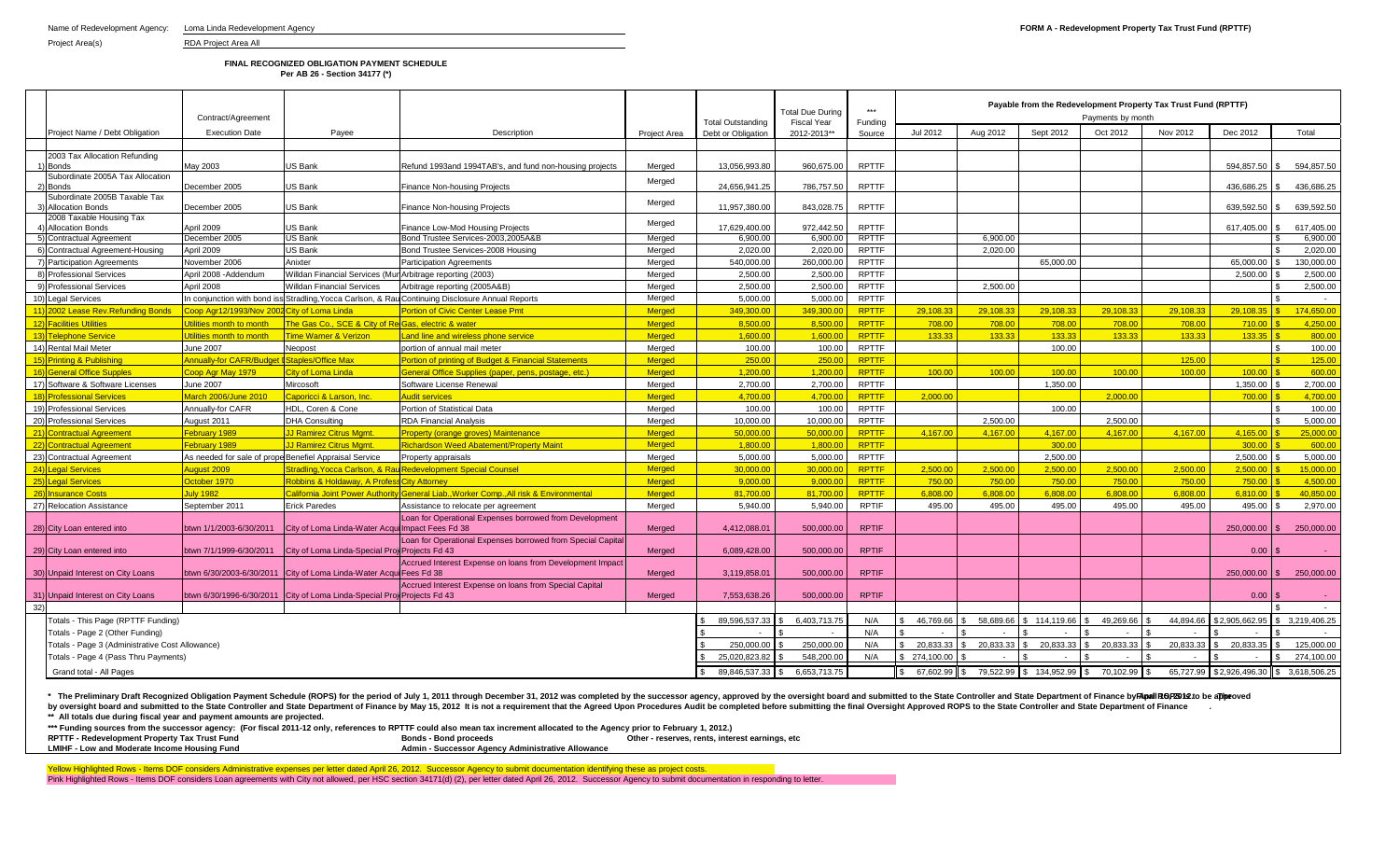| Loma Linda Redevelopment Ag |  |  |
|-----------------------------|--|--|
|-----------------------------|--|--|

Project Area(s) **RDA Project Area All** 

**FINAL RECOGNIZED OBLIGATION PAYMENT SCHEDULE**

**Per AB 26 - Section 34177 (\*)**

|                                                      |                                | Contract/Agreement    |       |             |              | <b>Total Outstanding</b>     | <b>Total Due During</b><br>Fiscal Year | Funding<br>Source | Payable from Other Revenue Sources<br>Payments by month |                               |            |                      |          |                           |                              |  |  |
|------------------------------------------------------|--------------------------------|-----------------------|-------|-------------|--------------|------------------------------|----------------------------------------|-------------------|---------------------------------------------------------|-------------------------------|------------|----------------------|----------|---------------------------|------------------------------|--|--|
|                                                      | Project Name / Debt Obligation | <b>Execution Date</b> | Payee | Description | Project Area | Debt or Obligation           | 2012-2013**                            | $***$             | Jul 2012                                                | Aug 2012                      | Sept 2012  | Oct 2012             | Nov 2012 | Dec 2012                  | Total                        |  |  |
|                                                      |                                |                       |       |             |              |                              |                                        |                   |                                                         |                               |            |                      |          |                           |                              |  |  |
| $-1)$                                                |                                |                       |       |             |              |                              |                                        |                   |                                                         |                               |            |                      |          |                           | \$                           |  |  |
|                                                      |                                |                       |       |             |              |                              |                                        |                   |                                                         |                               |            |                      |          |                           | $\mathbb{S}$<br>$\sim$       |  |  |
| $\begin{array}{c} 2) \\ 3) \end{array}$              |                                |                       |       |             |              |                              |                                        |                   |                                                         |                               |            |                      |          |                           | $\mathbb{S}$<br>$\sim$       |  |  |
| 4)                                                   |                                |                       |       |             |              |                              |                                        |                   |                                                         |                               |            |                      |          |                           | $\mathbb{S}$<br>$\sim$       |  |  |
| 5)                                                   |                                |                       |       |             |              |                              |                                        |                   |                                                         |                               |            |                      |          |                           | $\sim$<br>\$                 |  |  |
| 6)                                                   |                                |                       |       |             |              |                              |                                        |                   |                                                         |                               |            |                      |          |                           | $\mathbb{S}$<br>$\sim$       |  |  |
| $\left( 7\right)$                                    |                                |                       |       |             |              |                              |                                        |                   |                                                         |                               |            |                      |          |                           | $\mathbf{s}$<br>$\sim$ $-$   |  |  |
| $\overline{8}$                                       |                                |                       |       |             |              |                              |                                        |                   |                                                         |                               |            |                      |          |                           | $\mathbb{S}$<br>$\sim$       |  |  |
| 9)                                                   |                                |                       |       |             |              |                              |                                        |                   |                                                         |                               |            |                      |          |                           | \$<br>$\sim$ $-$             |  |  |
| 10)                                                  |                                |                       |       |             |              |                              |                                        |                   |                                                         |                               |            |                      |          |                           | $\mathbf{s}$<br>$\sim$       |  |  |
| 11)                                                  |                                |                       |       |             |              |                              |                                        |                   |                                                         |                               |            |                      |          |                           | $\mathbb{S}$<br>$\sim$       |  |  |
|                                                      |                                |                       |       |             |              |                              |                                        |                   |                                                         |                               |            |                      |          |                           | $\mathbb{S}$<br>$\sim$       |  |  |
| $\frac{12}{13}$<br>$\frac{13}{14}$                   |                                |                       |       |             |              |                              |                                        |                   |                                                         |                               |            |                      |          |                           | $\mathfrak{S}$<br>$\sim$     |  |  |
|                                                      |                                |                       |       |             |              |                              |                                        |                   |                                                         |                               |            |                      |          |                           | $\mathbf{s}$<br>$\sim$       |  |  |
| 15)                                                  |                                |                       |       |             |              |                              |                                        |                   |                                                         |                               |            |                      |          |                           | $\mathbb{S}$<br>$\sim$       |  |  |
| 16)                                                  |                                |                       |       |             |              |                              |                                        |                   |                                                         |                               |            |                      |          |                           | $\mathbb{S}$<br>$\sim$       |  |  |
| 17)                                                  |                                |                       |       |             |              |                              |                                        |                   |                                                         |                               |            |                      |          |                           | $\mathbb{S}$<br>$\sim$       |  |  |
| 18)                                                  |                                |                       |       |             |              |                              |                                        |                   |                                                         |                               |            |                      |          |                           | $\sim$<br>$\mathbf{s}$       |  |  |
| $\frac{1}{19}$                                       |                                |                       |       |             |              |                              |                                        |                   |                                                         |                               |            |                      |          |                           | \$<br>$\sim$                 |  |  |
|                                                      |                                |                       |       |             |              |                              |                                        |                   |                                                         |                               |            |                      |          |                           | $\mathbb{S}$<br>$\sim$ $-$   |  |  |
| 20)<br>21)<br>22)<br>23)                             |                                |                       |       |             |              |                              |                                        |                   |                                                         |                               |            |                      |          |                           | $\mathfrak{s}$<br>$\sim$     |  |  |
|                                                      |                                |                       |       |             |              |                              |                                        |                   |                                                         |                               |            |                      |          |                           | $\mathbb{S}$<br>$\sim$       |  |  |
|                                                      |                                |                       |       |             |              |                              |                                        |                   |                                                         |                               |            |                      |          |                           | $\mathbf{s}$<br>$\sim$       |  |  |
|                                                      |                                |                       |       |             |              |                              |                                        |                   |                                                         |                               |            |                      |          |                           | \$<br>$\sim$                 |  |  |
|                                                      |                                |                       |       |             |              |                              |                                        |                   |                                                         |                               |            |                      |          |                           | $\mathbb{S}$<br>$\sim$       |  |  |
|                                                      |                                |                       |       |             |              |                              |                                        |                   |                                                         |                               |            |                      |          |                           | $\mathbb{S}$<br>$\sim$       |  |  |
| 24)<br>25)<br>20)<br>20)<br>20)<br>30)<br>30)<br>31) |                                |                       |       |             |              |                              |                                        |                   |                                                         |                               |            |                      |          |                           | $\mathbb{S}$<br>$\sim$       |  |  |
|                                                      |                                |                       |       |             |              |                              |                                        |                   |                                                         |                               |            |                      |          |                           | $\mathbb{S}$<br>$\sim$       |  |  |
|                                                      |                                |                       |       |             |              |                              |                                        |                   |                                                         |                               |            |                      |          |                           | $\mathfrak{L}$<br>$\sim$ $-$ |  |  |
|                                                      |                                |                       |       |             |              |                              |                                        |                   |                                                         |                               |            |                      |          |                           | $\mathfrak{S}$<br>$\sim$     |  |  |
|                                                      |                                |                       |       |             |              |                              |                                        |                   |                                                         |                               |            |                      |          |                           | $\mathbb{S}$<br>$\sim$ $-$   |  |  |
| $\frac{32}{33}$                                      |                                |                       |       |             |              |                              |                                        |                   |                                                         |                               |            |                      |          |                           | $\mathbf{s}$<br>$\sim$       |  |  |
|                                                      |                                |                       |       |             |              |                              |                                        |                   |                                                         |                               |            |                      |          |                           | $\mathbf{s}$<br>$\sim$ $-$   |  |  |
|                                                      | Totals - LMIHF                 |                       |       |             |              |                              |                                        |                   |                                                         |                               |            |                      |          |                           | \$0.00                       |  |  |
|                                                      | <b>Totals - Bond Proceeds</b>  |                       |       |             |              |                              |                                        |                   |                                                         |                               |            |                      |          |                           | \$0.00                       |  |  |
|                                                      | Totals - Other                 |                       |       |             |              |                              |                                        |                   |                                                         |                               |            |                      |          |                           | \$0.00                       |  |  |
|                                                      | Grand total - This Page        |                       |       |             |              | $\sqrt{s}$<br>$\sim 10^{-1}$ | $\sqrt{ }$<br>$\sim$ $-$               |                   | <b>S</b><br>$\sim$                                      | $ \sqrt{3}$<br>$\parallel$ \$ | $\sim$ $-$ | $-$ \$<br>$\sqrt{3}$ | $\sim$   | $\sqrt{ }$<br>$ \sqrt{s}$ | $\sim$                       |  |  |

**\*\* All total due during fiscal year and payment amounts are projected.** \* The Preliminary Draft Recognized Obligation Payment Schedule (ROPS) for the period of July 1, 2011 through December 31, 2012 was completed by the successor agency, approved by the oversight board and submitted to the Sta approved by oversight board and submitted to the State Controller and State Department of Finance by May 15, 2012 It is not a requirement that the Agreed Upon Procedures Audit be completed before submitting the final Overs

**\*\*\* Funding sources from the successor agency: (For fiscal 2011-12 only, references to RPTTF could also mean tax increment allocated to the Agency prior to February 1, 2012.)**

**RPTTF - Redevelopment Property Tax Trust Fund<br><b>LMIHF - Low and Moderate Income Housing Fund Admin - Successor Agency Administrative Allowance**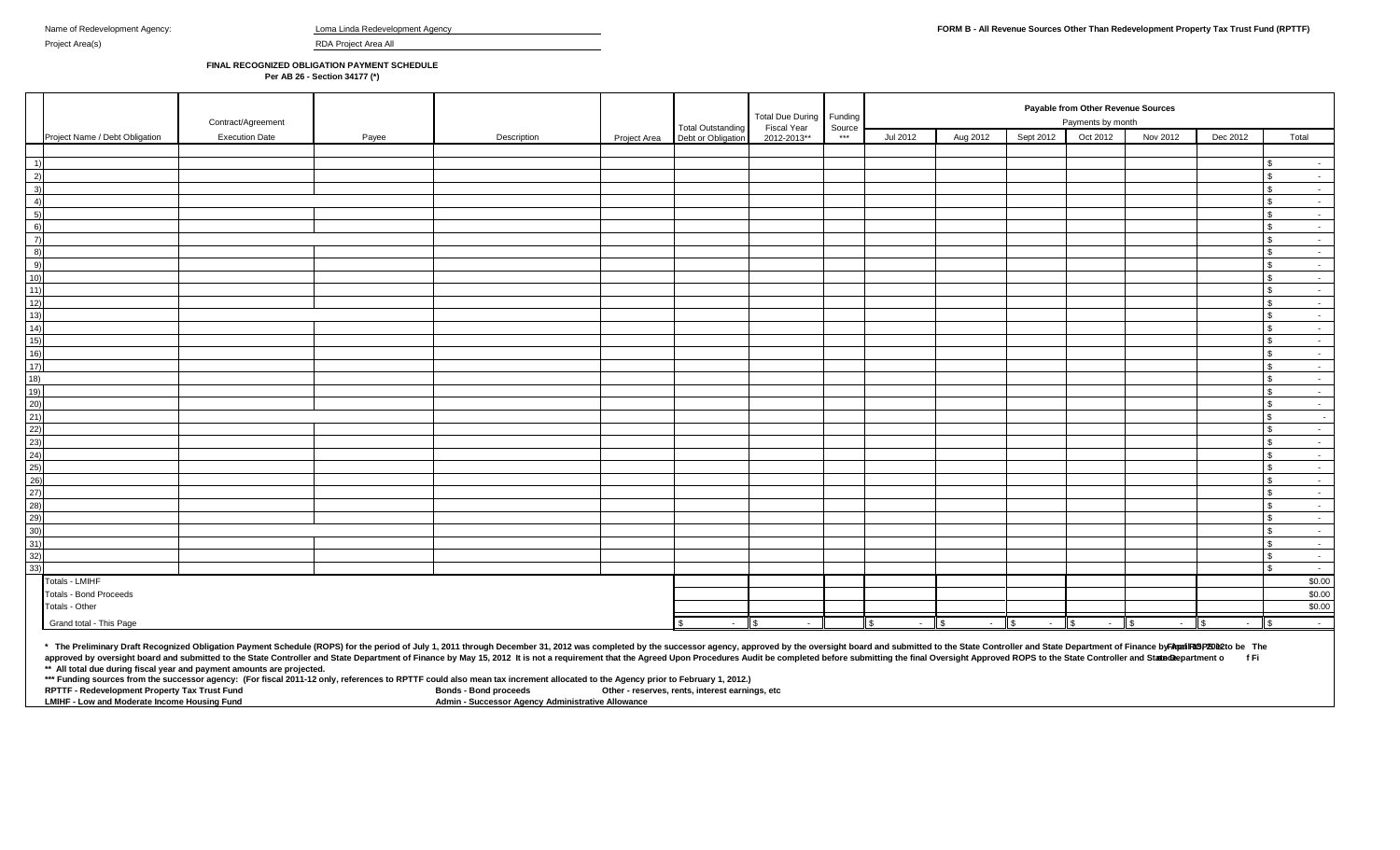Project Area(s) RDA Project Area All

## **FINAL RECOGNIZED OBLIGATION PAYMENT SCHEDULE**

**Per AB 26 - Section 34177 (\*)**

|                                                                                                |                                |                         |                                                                                                                                                                                                                                |              |                                                | <b>Total Due During</b>           |                      |           | Payable from the Administrative Allowance Allocation ****<br>Payments by month |           |           |           |              |                                 |
|------------------------------------------------------------------------------------------------|--------------------------------|-------------------------|--------------------------------------------------------------------------------------------------------------------------------------------------------------------------------------------------------------------------------|--------------|------------------------------------------------|-----------------------------------|----------------------|-----------|--------------------------------------------------------------------------------|-----------|-----------|-----------|--------------|---------------------------------|
|                                                                                                | Project Name / Debt Obligation | Payee                   | Description                                                                                                                                                                                                                    | Project Area | <b>Total Outstanding</b><br>Debt or Obligation | <b>Fiscal Year</b><br>2012-2013** | Funding<br>Source ** | Jul 2012  | Aug 2012                                                                       | Sept 2012 | Oct 2012  | Nov 2012  | Dec 2012     | Total                           |
|                                                                                                |                                |                         |                                                                                                                                                                                                                                |              |                                                |                                   |                      |           |                                                                                |           |           |           |              |                                 |
| 2)                                                                                             | 1) Employee payroll            | Employees of the Agency | Salary & Benefit (Pers, ICMA, Delta Dental,                                                                                                                                                                                    | Merged       | 250,000.00                                     | 250,000.00                        | Admin                | 20,833.33 | 20,833.33                                                                      | 20,833.33 | 20,833.33 | 20,833.33 | 20,833.35 \$ | 125,000.00<br>\$                |
| 3)                                                                                             |                                |                         |                                                                                                                                                                                                                                |              |                                                |                                   |                      |           |                                                                                |           |           |           |              | \$                              |
| 4)                                                                                             |                                |                         |                                                                                                                                                                                                                                |              |                                                |                                   |                      |           |                                                                                |           |           |           |              | \$<br>$\sim$                    |
| $-5)$                                                                                          |                                |                         |                                                                                                                                                                                                                                |              |                                                |                                   |                      |           |                                                                                |           |           |           |              | \$<br>$\sim$                    |
| 6)                                                                                             |                                |                         |                                                                                                                                                                                                                                |              |                                                |                                   |                      |           |                                                                                |           |           |           |              | \$                              |
| $\overline{7}$                                                                                 |                                |                         |                                                                                                                                                                                                                                |              |                                                |                                   |                      |           |                                                                                |           |           |           |              | \$                              |
| 8)                                                                                             |                                |                         |                                                                                                                                                                                                                                |              |                                                |                                   |                      |           |                                                                                |           |           |           |              | \$<br>$\sim$                    |
|                                                                                                |                                |                         |                                                                                                                                                                                                                                |              |                                                |                                   |                      |           |                                                                                |           |           |           |              | \$                              |
| $\frac{9}{10}$<br>$\frac{10}{11}$                                                              |                                |                         |                                                                                                                                                                                                                                |              |                                                |                                   |                      |           |                                                                                |           |           |           |              | \$<br>$\sim$                    |
|                                                                                                |                                |                         |                                                                                                                                                                                                                                |              |                                                |                                   |                      |           |                                                                                |           |           |           |              | $\mathbb{S}$                    |
|                                                                                                |                                |                         |                                                                                                                                                                                                                                |              |                                                |                                   |                      |           |                                                                                |           |           |           |              | \$.<br>$\sim$                   |
|                                                                                                |                                |                         |                                                                                                                                                                                                                                |              |                                                |                                   |                      |           |                                                                                |           |           |           |              | \$                              |
|                                                                                                |                                |                         |                                                                                                                                                                                                                                |              |                                                |                                   |                      |           |                                                                                |           |           |           |              | \$<br>$\sim$                    |
|                                                                                                |                                |                         |                                                                                                                                                                                                                                |              |                                                |                                   |                      |           |                                                                                |           |           |           |              | \$<br>$\sim$<br>\$              |
|                                                                                                |                                |                         |                                                                                                                                                                                                                                |              |                                                |                                   |                      |           |                                                                                |           |           |           |              | $\sim$<br>\$                    |
|                                                                                                |                                |                         |                                                                                                                                                                                                                                |              |                                                |                                   |                      |           |                                                                                |           |           |           |              | \$                              |
|                                                                                                |                                |                         |                                                                                                                                                                                                                                |              |                                                |                                   |                      |           |                                                                                |           |           |           |              | \$.                             |
|                                                                                                |                                |                         |                                                                                                                                                                                                                                |              |                                                |                                   |                      |           |                                                                                |           |           |           |              | $\mathbb S$                     |
|                                                                                                |                                |                         |                                                                                                                                                                                                                                |              |                                                |                                   |                      |           |                                                                                |           |           |           |              | $\mathfrak s$                   |
|                                                                                                |                                |                         |                                                                                                                                                                                                                                |              |                                                |                                   |                      |           |                                                                                |           |           |           |              | \$                              |
|                                                                                                |                                |                         |                                                                                                                                                                                                                                |              |                                                |                                   |                      |           |                                                                                |           |           |           |              | \$<br>$\sim$                    |
|                                                                                                |                                |                         |                                                                                                                                                                                                                                |              |                                                |                                   |                      |           |                                                                                |           |           |           |              | \$<br>$\sim$                    |
|                                                                                                |                                |                         |                                                                                                                                                                                                                                |              |                                                |                                   |                      |           |                                                                                |           |           |           |              | \$<br>$\sim$                    |
| 12)<br>13)<br>14)<br>15)<br>16)<br>17)<br>20)<br>21)<br>22)<br>22)<br>23)<br>24)<br>25)<br>28) |                                |                         |                                                                                                                                                                                                                                |              |                                                |                                   |                      |           |                                                                                |           |           |           |              | \$                              |
|                                                                                                |                                |                         |                                                                                                                                                                                                                                |              |                                                |                                   |                      |           |                                                                                |           |           |           |              | \$<br>$\sim$                    |
|                                                                                                |                                |                         |                                                                                                                                                                                                                                |              |                                                |                                   |                      |           |                                                                                |           |           |           |              | $\mathbb{S}$                    |
|                                                                                                |                                |                         |                                                                                                                                                                                                                                |              |                                                |                                   |                      |           |                                                                                |           |           |           |              | \$<br>$\sim$                    |
|                                                                                                |                                |                         |                                                                                                                                                                                                                                |              |                                                |                                   |                      |           |                                                                                |           |           |           |              | \$                              |
|                                                                                                |                                |                         |                                                                                                                                                                                                                                |              |                                                |                                   |                      |           |                                                                                |           |           |           |              | \$.<br>$\sim$<br>\$             |
|                                                                                                |                                |                         |                                                                                                                                                                                                                                |              |                                                |                                   |                      |           |                                                                                |           |           |           |              | $\sim$<br>$\mathbb S$<br>$\sim$ |
|                                                                                                |                                |                         |                                                                                                                                                                                                                                |              |                                                |                                   |                      |           |                                                                                |           |           |           |              | \$                              |
|                                                                                                |                                |                         |                                                                                                                                                                                                                                |              |                                                |                                   |                      |           |                                                                                |           |           |           |              | $\mathbb{S}$                    |
|                                                                                                |                                |                         |                                                                                                                                                                                                                                |              |                                                |                                   |                      |           |                                                                                |           |           |           |              |                                 |
|                                                                                                |                                |                         |                                                                                                                                                                                                                                |              |                                                |                                   |                      |           |                                                                                |           |           |           |              |                                 |
|                                                                                                | <b>Totals - This Page</b>      |                         | * The Preliminary Draft Recognized Obligation Payment Schedule (ROPS) for the period of July 1, 2011 through December 31, 2012 was completed by the successor agency, approved by the oversight board and submitted to the Sta |              | 250,000.00 \$<br>$\frac{1}{2}$                 | 250,000.00                        |                      |           |                                                                                |           |           |           |              | \$125,000.00                    |

April 15, 2012. The Final ROPS is to be approved by oversight board and submitted to the State Controller and State Department of Finance by May 15, 2012 It is not a requirement that the Agreed Upon Procedures Audit be com **ROPS to the State Controller and State Department of Finance.**

**\*\* All total due during fiscal year and payment amounts are projected.**

**\*\*\* Funding sources from the successor agency: (For fiscal 2011-12 only, references to RPTTF could also mean tax increment allocated to the Agency prior to February 1, 2012.)**

**RPTTF - Redevelopment Property Tax Trust Fund LMIHF - Low and Moderate Income Housing Fund** 

**Admin - Successor Agency Administrative Allowance** 

\*\*\*\* - Administrative Cost Allowance caps are 5% of Form A 6-month totals in 2011-12 and 3% of Form A 6-month totals in 2012-13. The calculation should not factor in pass through payments paid for with RPTTF in Form D.